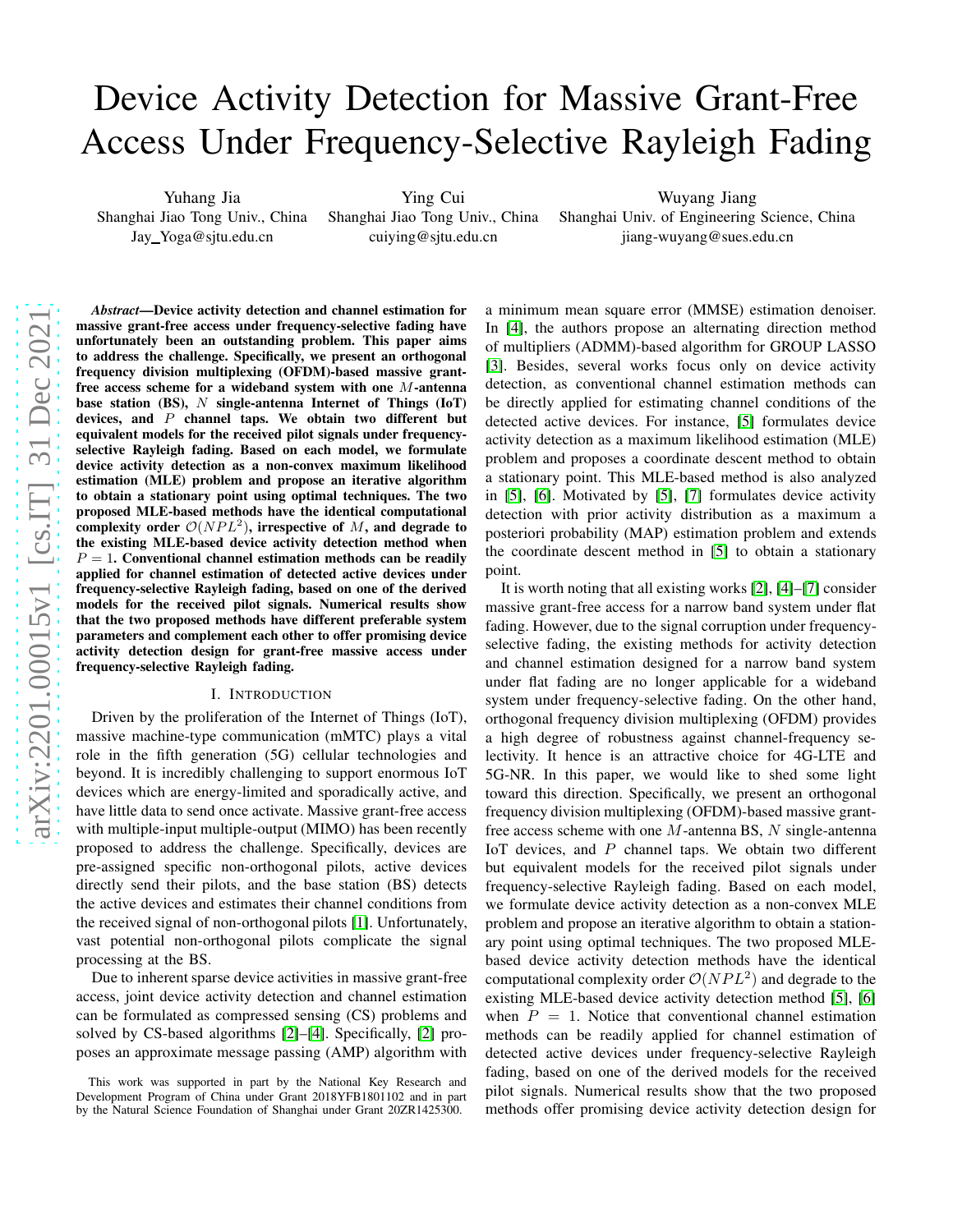frequency-selective Rayleigh fading. Furthermore, one method always achieves a lower error rate than the other with a shorter computation time if  $P$  is small and a longer computation time otherwise. This is the first work investigating massive grantfree access under frequency-selective fading to the best of our knowledge.

Notation : We represent vectors by boldface lowercase letters (e.g., x), matrices by boldface uppercase letters (e.g.,  $X$ ), scalar constants by non-boldface letters (e.g., x), and sets by calligraphic letters (e.g.,  $\mathcal{X}$ ). The notation  $x_i$  represents the *i*-th element of vector x,  $X_{i,:}$  represents the *i*-th row of matrix **X**, and **X**<sub>:*i*</sub> represents the *i*-th column of matrix **X**.  $\mathbf{X}_{:,1:K}$  represents the matrix consisting of the first K columns of the matrix **X**.  $X^H$  and tr  $(X)$  denote the conjugate transpose and trace of the matrix **X**, respectively. diag  $(x)$  is a diagonal matrix with the entries of  $x$  on its main diagonal.  $|\cdot|$  denotes the modulus of a complex number. The complex field and real field are denoted by  $\mathbb C$  and  $\mathbb R$ , respectively.  $\otimes$  denotes the Kronecker product.  $I_L$  and  $e_n$  denotes the  $L \times L$  identity matrix and a unit vector whose  $n$ -th component is 1, all others 0. Pr $[x]$  denotes the probability of the event x.

## II. SYSTEM MODEL

We consider a single-cell cellular network with one Mantenna BS and N single-antenna IoT devices. Let  $\mathcal{M} \triangleq$  $\{1, 2, \cdots, M\}$  and  $\mathcal{N} \triangleq \{1, 2, \cdots, N\}$  denote the sets of device and antenna indices, respectively. For all  $n \in \mathcal{N}$ , let  $g_n > 0$  denote the large-scale fading power of the channel between device  $n$  and the BS. Small-scale fading follows the block fading model, i.e., small-scale fading coefficients remain constant within each coherence block and are independent and identically distributed (i.i.d.) over coherence blocks. We consider a wideband system and adopt the frequency-selective Rayleigh fading channel model for small-scale fading. Let P denote the number of channel taps, and let  $\mathcal{P} \triangleq \{1, 2, \cdots, P\}$ denote the set of channel tap indices. Denote  $h_{n,m,p} \in \mathbb{C}$  as the p-th coefficient of the channel impulse response (CIR) of the channel between device  $n$  and the BS over antenna  $m$ , for all  $n \in \mathcal{N}, m \in \mathcal{M}, p \in \mathcal{P}$ . We assume  $h_{n,m,p} \sim C\mathcal{N}(0,1), n \in$  $\mathcal{N}, m \in \mathcal{M}, p \in \mathcal{P}.$ 

We study the massive access scenario arising from mMTC, where very few devices among a large number of potential devices are active and access the BS in each coherence block. For all  $n \in \mathcal{N}$ , let  $\alpha_n \in \{0,1\}$  denote the activity state of device *n*, where  $\alpha_n = 1$  indicates that device *n* is active and  $\sum_{n \in \mathcal{N}} \alpha_n \ll N$ , i.e.,  $\alpha \triangleq (\alpha_n)_{n \in \mathcal{N}} \in \{0,1\}^N$  is sparse.  $\alpha_n = 0$  otherwise. In the considered massive access scenario, We adopt an OFDM-based massive grant-free access scheme. Let L denote the number of subcarriers, and denote  $\mathcal{L} \triangleq$  $\{1, 2, \dots, L\}$  as the set of subcarrier indices. Assume  $P < L$ . Each device  $n \in \mathcal{N}$  is pre-assigned a specific pilot sequence  $\tilde{\mathbf{s}}_n \triangleq (\tilde{s}_{n,\ell})_{\ell \in \mathcal{L}} \in \mathbb{C}^L$  consisting of  $L \ll N$  OFDM symbols, each carried by one subcarrier. In the pilot transmission phase, active devices simultaneously send their length-L pilots to the BS over the L subcarriers, and the BS detects the activity states of all devices and estimates the channel states of all active

devices from the LM received OFDM symbols over the M antennas. In this paper, we focus on device activity detection under frequency-selective Rayleigh fading, which is more challenging than device activity detection under flat Rayleigh fading [\[1\]](#page-5-0), [\[2\]](#page-5-1), [\[4\]](#page-5-2)–[\[7\]](#page-5-6). We shall see that based on one of the derived models for the received pilot signals, conventional channel estimation methods can be readily applied for channel estimation of detected active devices.

The time domain representation of the OFDM symbols in  $\tilde{s}_n \in \mathbb{C}^L$ , i.e., the normalized inverse discrete Fourier transform (IDFT) of  $\tilde{\mathbf{s}}_n$ , is given by:

<span id="page-1-0"></span>
$$
\mathbf{s}_n = \mathbf{F}^H \tilde{\mathbf{s}}_n \in \mathbb{C}^L, \quad n \in \mathcal{N}.
$$
 (1)

Here,  $\mathbf{F} \triangleq (F_{\ell,\ell'})_{\ell,\ell' \in \mathcal{L}} \in \mathbb{C}^{L \times L}$  denotes the discrete Fourier transform (DFT) matrix where  $F_{\ell,\ell'} \triangleq \frac{1}{\sqrt{\ell}}$  $\frac{1}{L}e^{-\frac{j2\pi(\ell-1)(\ell'-1)}{L}}$ . At each device  $n \in \mathcal{N}$ , a cyclic prefix is appended to  $s_n$  before transmission. After removing the signal corresponding to the cyclic prefixes, the received signal over the  $L$  signal dimensions at antenna  $m \in \mathcal{M}$ , denoted as  $\mathbf{r}_m \triangleq (r_{\ell,m})_{\ell \in \mathcal{L}} \in \mathbb{C}^L$ , can be written as [\[8\]](#page-5-7):

$$
\mathbf{r}_{m} = \sum_{n \in \mathcal{N}} \alpha_{n} g_{n}^{\frac{1}{2}} \mathbf{H}_{n,m} \mathbf{s}_{n} + \mathbf{n}_{m}
$$
  
= 
$$
\sum_{n \in \mathcal{N}} \alpha_{n} g_{n}^{\frac{1}{2}} \mathbf{H}_{n,m} \mathbf{F}^{H} \tilde{\mathbf{s}}_{n} + \mathbf{n}_{m}, \quad m \in \mathcal{M}, \qquad (2)
$$

where

$$
\mathbf{H}_{n,m} \triangleq \begin{bmatrix} h_{n,m,1} & h_{n,m,L} & \cdots & h_{n,m,2} \\ h_{n,m,2} & h_{n,m,1} & \cdots & h_{n,m,3} \\ \vdots & \vdots & \ddots & \vdots \\ h_{n,m,L} & h_{n,m,L-1} & \cdots & h_{n,m,1} \end{bmatrix} \in \mathbb{C}^{L \times L}, \quad (3)
$$

and  $\mathbf{n}_m \triangleq (n_{\ell,m})_{l \in \mathcal{L}} \in \mathbb{C}^L$  with  $n_{\ell,m} \sim \mathcal{CN}(0, \sigma^2)$  is the additive white Gaussian noise (AWGN). Here, for notation convenience, we let  $h_{n,m,p} = 0$ ,  $p \in \mathcal{L} \backslash \mathcal{P}, n \in \mathcal{N}, m \in \mathcal{M}$ . Note that for all  $n \in \mathcal{N}, m \in \mathcal{M}$ , each of  $h_{n,m,l}$ ,  $l \in \mathcal{L}$ appears L times in  $\mathbf{H}_{n,m}$ .

For tractability, we obtain an equivalent expression of  $r_m$ in [\(2\)](#page-1-0) in the following [\[8\]](#page-5-7). Define  $\tilde{\mathbf{n}}_m \triangleq \mathbf{F}\mathbf{n}_m \in \mathbb{C}^L$ . First, we obtain the received signal in the frequency domain, i.e.,

<span id="page-1-1"></span>
$$
\tilde{\mathbf{r}}_m = \mathbf{F}\mathbf{r}_m = \sum_{n \in \mathcal{N}} \alpha_n g_n^{\frac{1}{2}} \mathbf{F} \mathbf{H}_{n,m} \mathbf{F}^H \tilde{\mathbf{s}}_n + \tilde{\mathbf{n}}_m
$$
\n
$$
= \sum_{n \in \mathcal{N}} \alpha_n g_n^{\frac{1}{2}} \text{diag}(\tilde{\mathbf{s}}_n) \mathbf{F}(\mathbf{H}_{n,m})_{:,1} + \tilde{\mathbf{n}}_m, \quad m \in \mathcal{M}, \tag{4}
$$

where the last equality is due to the fact that  $\mathbf{FH}_{n,m}\mathbf{F}^H \in \mathbb{R}^{n \times n}$  $\mathbb{C}^{L\times L}$  is a diagonal matrix [\[8,](#page-5-7) Lemma 1]. Define  $\mathbf{S}_n \triangleq$  $(\mathbf{F}^H \text{diag}(\tilde{\mathbf{s}}_n)\mathbf{F})_{:,1:P}$  and  $\mathbf{h}_{n,m} \triangleq (h_{n,m,p})_{p \in \mathcal{P}}$ . Then, applying normalized IDFT to  $\tilde{\mathbf{r}}_m$  in [\(4\)](#page-1-1), we rewrite  $\mathbf{r}_m$  in [\(2\)](#page-1-0) as:

<span id="page-1-2"></span>
$$
\mathbf{r}_{m} = \mathbf{F}^{H} \tilde{\mathbf{r}}_{m} = \sum_{n \in \mathcal{N}} \alpha_{n} g_{n}^{\frac{1}{2}} \mathbf{F}^{H} \text{diag}(\tilde{\mathbf{s}}_{n}) \mathbf{F}(\mathbf{H}_{n,m}); 1 + \mathbf{n}_{m}
$$

$$
= \sum_{n \in \mathcal{N}} \alpha_{n} g_{n}^{\frac{1}{2}} \mathbf{S}_{n} \mathbf{h}_{n,m} + \mathbf{n}_{m}, \quad m \in \mathcal{M}, \tag{5}
$$

where the last equality is due to  $\mathbf{F}^H \mathbf{F} = \mathbf{I}_L$  and  $h_{n,m,p} = 0$ ,  $p \in \mathcal{L}\backslash\mathcal{P}, n \in \mathcal{N}, m \in \mathcal{M}$ . In contrast with  $\mathbf{H}_{n,m}, n \in$  $\mathcal{N}, m \in \mathcal{M}$ , all elements of  $\mathbf{h}_{n,m}, n \in \mathcal{N}, m \in \mathcal{M}$  are i.i.d. according to  $CN(0, 1)$ , making device activity detection from  $\mathbf{r}_m$  in [\(5\)](#page-1-2) more tractable than from  $\mathbf{r}_m$  in [\(2\)](#page-1-0).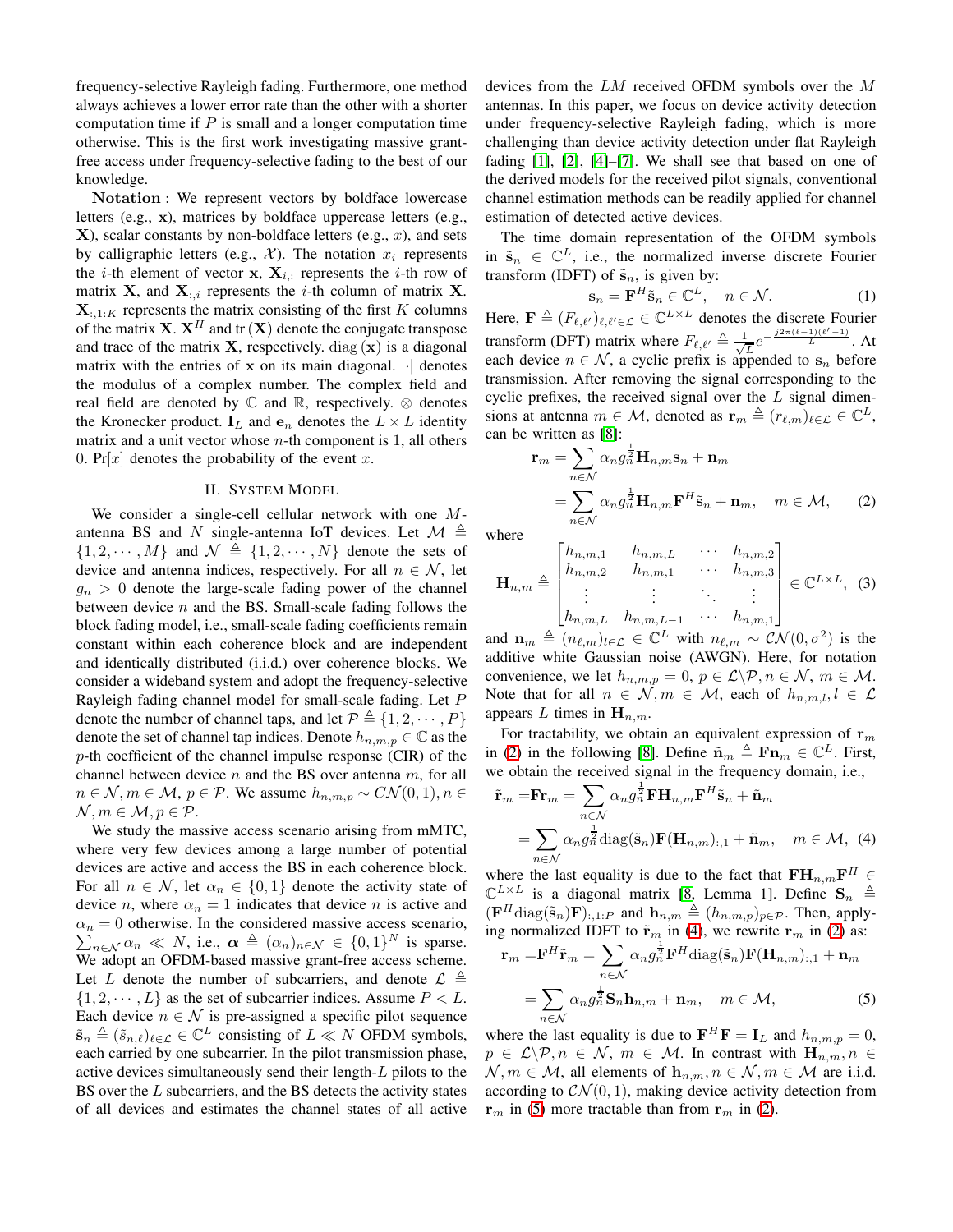$$
f_{\alpha,n}^{(1)}(d) \triangleq \log|\mathbf{I}_P + dg_n \mathbf{S}_n^H \mathbf{\Sigma}_{\alpha}^{(1)-1} \mathbf{S}_n| + dg_n \text{tr}\left( (\mathbf{I}_P + dg_n \mathbf{S}_n^H \mathbf{\Sigma}_{\alpha}^{(1)-1} \mathbf{S}_n)^{-1} \mathbf{S}_n^H \mathbf{\Sigma}_{\alpha}^{(1)-1} \widehat{\mathbf{\Sigma}}_{\mathbf{R}} \mathbf{\Sigma}_{\alpha}^{(1)-1} \mathbf{S}_n \right) \tag{11}
$$

$$
g_{\alpha,n}^{(1)}(d) \triangleq d^{2P-1} \sum_{p \in \mathcal{P}} v_p^2 h(\mathbf{v}_{-p}, 2P-1) + \sum_{t=0}^{2P-2} d^t \sum_{p \in \mathcal{P}} (v_p^2 + v_p - u_p) h(\mathbf{v}_{-p}, t)
$$
(12)

For ease of exposition, we assume that the large-scale fading powers,  $g_n, n \in \mathcal{N}$ , are known to the BS and propose two MLE-based device activity detection methods in Section [III](#page-2-0) and Section [IV,](#page-3-0) respectively. The proposed methods can be readily extended to device activity detection with unknown large-scale fading powers [\[5\]](#page-5-4). Later in Section [V,](#page-4-0) we shall see that compared to the method in Section [IV,](#page-3-0) the method in Section [III](#page-2-0) achieves high detection accuracy for all P, short computation time for small  $P$ , and long computation time for large P. Therefore, we can apply them according to practical system parameters and requirements.

# <span id="page-2-0"></span>III. MLE-BASED DEVICE ACTIVITY DETECTION USING COORDINATE DESCENT METHOD

In this section, we propose an MLE-based device activity detection method based on the expression of  $r_m$  in [\(5\)](#page-1-2) and the coordinate descent method.

## *A. Problem Formulation*

 $h_{n,m}, n \in \mathcal{N}, m \in \mathcal{M}$  are i.i.d. according to  $CN(\mathbf{0}, \mathbf{I}_P)$ . Thus, when  $\alpha_n$ ,  $g_n$ ,  $n \in \mathcal{N}$  are given,  $\mathbf{r}_m$ ,  $m \in \mathcal{M}$ , with  $\mathbf{r}_m$ given by [\(5\)](#page-1-2), are i.i.d. according to  $CN\left(0, \Sigma_{\alpha}^{(1)}\right)$  [\[5\]](#page-5-4), where

$$
\Sigma_{\alpha}^{(1)} \triangleq \sum_{n \in \mathcal{N}} \alpha_n g_n \mathbf{S}_n \mathbf{S}_n^H + \sigma^2 \mathbf{I}_L.
$$
 (6)

Note that  $\Sigma^{(1)}_{\alpha}$  depends on  $\alpha$ . Let **R** with  $\mathbf{R}_{:,m} \triangleq \mathbf{r}_m, m \in \mathcal{M}$ denote the received signal over the  $M$  antennas. Thus, the likelihood function of R, viewed as a function of  $\alpha$ , is given by:

$$
p^{(1)}(\mathbf{R};\alpha) \triangleq \frac{\exp\left(-\text{tr}\left(\mathbf{\Sigma}_{\alpha}^{(1)-1}\mathbf{R}\mathbf{R}^{H}\right)\right)}{\pi^{LM}|\mathbf{\Sigma}_{\alpha}^{(1)}|^{M}}.
$$
 (7)

The maximization of  $p^{(1)}(\mathbf{R}; \alpha)$  is equivalent to the minimization of  $f^{(1)}(\alpha)$ , where

$$
f^{(1)}(\boldsymbol{\alpha}) \triangleq -\log p^{(1)}(\mathbf{R}; \boldsymbol{\alpha}) - L \log \pi
$$
  
=  $\log |\mathbf{\Sigma}_{\boldsymbol{\alpha}}^{(1)}| + \text{tr} \left( \mathbf{\Sigma}_{\boldsymbol{\alpha}}^{(1)-1} \widehat{\mathbf{\Sigma}}_{\mathbf{R}} \right).$  (8)

Here,  $\hat{\Sigma}_{\mathbf{R}} \triangleq \frac{1}{M} \mathbf{R} \mathbf{R}^H$  represents the sample covariance matrix of  $\mathbf{r}_m, m \in \mathcal{M}$ . Note that  $\widehat{\mathbf{\Sigma}}_{\mathbf{R}}$  is a sufficient statistics since  $f^{(1)}(\alpha)$  depends on **R** only through  $\hat{\Sigma}_{\rm R}$ . Thus, the MLE problem of  $\alpha$  can be formulated as:<sup>1</sup>

*Problem 1 (MLE for Activity Detection of Actual Devices):*

<span id="page-2-1"></span>
$$
\min_{\alpha} f^{(1)}(\alpha) \ns.t. \alpha_n \in [0,1], \quad n \in \mathcal{N}.
$$
\n(9)

<sup>1</sup>In this paper, binary condition  $\alpha_n \in \{0,1\}$  is relaxed to continuous condition  $\alpha_n \in [0, 1]$  in each estimation problem, and binary detection results are obtained by performing thresholding after solving the estimation problem as in [\[5\]](#page-5-4), [\[6\]](#page-5-5).

<span id="page-2-4"></span><span id="page-2-3"></span>Problem [1](#page-2-1) is a non-convex optimization problem. When  $P = 1$  $P = 1$ , Problem 1 is equivalent to the MLE problem for activity detection of  $N$  devices under flat Rayleigh fading in [\[5\]](#page-5-4) and can be converted to the same form as the one in [\[5\]](#page-5-4). When  $P \in \{2, 3, ...\}$ , Problem [1](#page-2-1) is different from the one in [\[5\]](#page-5-4) and cannot be converted to its form (as  $\mathbf{S}_n \mathbf{S}_n^H \in \mathbb{C}^{L \times L}$ is not a rank-one matrix). Later, we shall see that this slight difference causes a significant challenge for solving Problem [1.](#page-2-1)

# *B. Solution*

The goal of solving a non-convex problem is usually to obtain a stationary point of the problem. We adopt the coordinate descent method to obtain a stationary point of Problem [1.](#page-2-1) Specifically, given  $\alpha$  obtained in the previous step, the coordinate descent optimization w.r.t.  $\alpha_n$  is equivalent to the optimization of the increment d in  $\alpha_n$  [\[5\]](#page-5-4):

<span id="page-2-2"></span>
$$
\min_{d \in [-\alpha_n, 1 - \alpha_n]} f^{(1)}(\boldsymbol{\alpha} + d\mathbf{e}_n).
$$
 (10)

<span id="page-2-5"></span>We shall see that it is more challenging to solve the coordinate descent optimization for  $P \in \{2, 3, ...\}$  in [\(10\)](#page-2-2) than to solve that for  $P = 1$ . In the following, we define two important functions based on which we can characterize the optimal solution of the problem in [\(10\)](#page-2-2). Specifically, we first define  $f_{\boldsymbol{\alpha},n}^{(1)}(d)$  in [\(11\)](#page-2-3), as shown at the top of this page. Applying eigenvalue decomposition, we can write  $S_n^H \Sigma_\alpha^{(1)-1} S_n$  as  $\mathbf{U}_n \text{diag}(\mathbf{v}) \mathbf{U}_n^H$ , where  $\mathbf{v} \triangleq (v_p)_{p \in \mathcal{P}} \in \mathbb{R}^P$  represents the eigenvalues and  $U_n \in \mathbb{C}^{P \times P}$  represents the corresponding eigenvectors. For all  $p \in \mathcal{P}$ , let  $u_p$  denote the p-th diagonal element of  $\mathbf{U}_n \mathbf{S}_n^H \Sigma_\alpha^{(1)-1} \widehat{\boldsymbol{\Sigma}}_\mathbf{R} \Sigma_\alpha^{(1)-1} \mathbf{S}_n \mathbf{U}_n^H$ . Define  $\mathbf{v}_{-p} \triangleq$  $(v_{p'})_{p'\in\mathcal{P},p'\neq p}\in\mathbb{R}^{P-1},$ Ĩ

$$
\mathcal{S}(t) \triangleq \left\{ (\mathbf{x}, \mathbf{y}) | \mathbf{x}, \mathbf{y} \in \{0, 1\}^{P-1}, x_p + y_p \le 1, p \in \mathcal{P} \setminus \{P\}, \right\}
$$
\n
$$
\sum_{p \in \mathcal{P} \setminus \{P\}} (x_p + 2y_p) = t \right\},
$$
\n
$$
h(\mathbf{z}, t) \triangleq \sum_{(\mathbf{x}, \mathbf{y}) \in \mathcal{S}(t)} \prod_{p=1}^{P-1} 2^{x_p} z_p^{x_p + 2y_p}, \quad \mathbf{z} \in \mathbb{R}_{++}^{P-1},
$$
\nwhere  $t \in [0, 1], p \in \mathcal{S}(t)$  and an the above definitions, we

<span id="page-2-6"></span>where  $t = 0, ..., 2P - 2$ . Based on the above definitions, we define  $g_{\alpha,n}^{(1)}(d)$  in [\(12\)](#page-2-4), as shown at the top of this page.

*Theorem 1 (Optimal Solution of Coordinate Descent Optimization in* [\(10\)](#page-2-2)): Given  $\alpha$ , the optimal solution of the problem in [\(10\)](#page-2-2) is given by:

<span id="page-2-7"></span>
$$
d_n^{(1)*} \triangleq \arg\min_{d \in \mathcal{D}_n^{(1)} \cup \{-\alpha_n, 1-\alpha_n\}} f_{\mathbf{\alpha},n}^{(1)}(d),\tag{13}
$$

where  $\mathcal{D}_n^{(1)} \triangleq \{ d \in [-\alpha_n, 1 - \alpha_n] : g_{\alpha,n}^{(1)}(d) = 0 \}.$ 

*Proof (Sketch):* First, by [\(6\)](#page-2-5), [\(8\)](#page-2-6), and  $(\mathbf{\Sigma}_{\alpha}^{(1)} + dg_n \mathbf{S}_n \mathbf{S}_n^H)^{-1} = \mathbf{\Sigma}_{\alpha}^{(1)-1} - dg_n \mathbf{\Sigma}_{\alpha}^{(1)-1} \mathbf{S}_n (\mathbf{I}_P +$  $dg_n S_n^H \Sigma_\alpha^{(1)-1} S_n^{(1)} \Sigma_\alpha^{-1}$  [\[5\]](#page-5-4), we show  $f^{(1)}(\alpha + de_n) =$  $f^{(1)}(\alpha) + f^{(1)}_{\alpha,n}(d)$ . Thus, the problem in [\(10\)](#page-2-2) is equivalent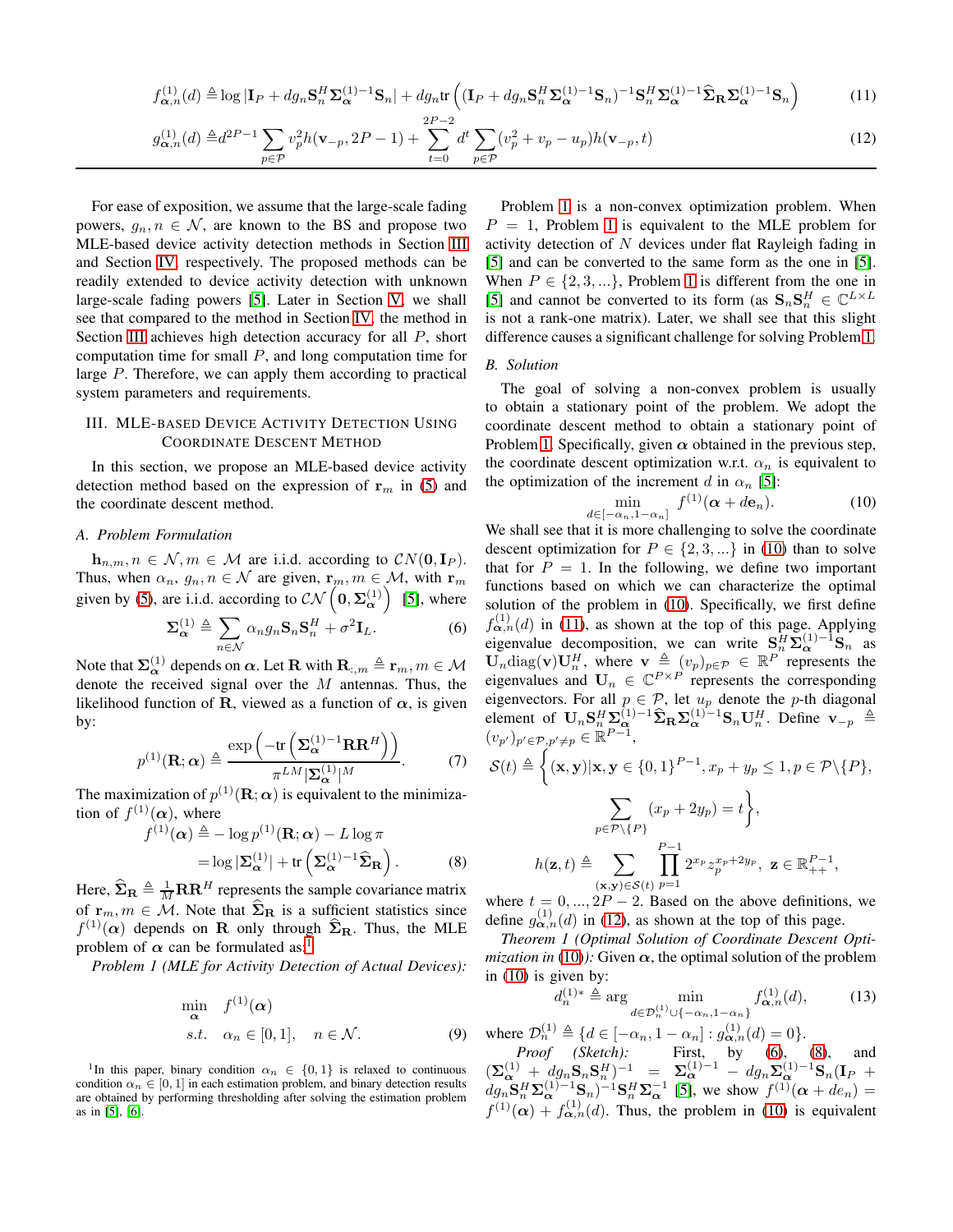## Algorithm 1 Coordinate Descent Algorithm for Problem [1](#page-2-1)

**Input:** empirical covariance matrix  $\Sigma_{\rm R}$ . Output:  $\alpha$ .

1: Initialize  $\Sigma_{\alpha}^{(1)-1} = \frac{1}{\sigma^2} I_L$ ,  $\alpha = 0$ . 2: repeat 3: for  $n \in \mathcal{N}$  do 4: Calculate  $d_n^{(1)*}$  according to [\(13\)](#page-2-7) analytically if  $P \le 2$ and numerically if  $P > 3$ . 5: **If**  $d_n^{(1)*} \neq 0$ 6: Update  $\alpha_n = \alpha_n + d_n^{(1)*}$ . 7: Update  $\Sigma_{\alpha}^{(1)-1} = \Sigma_{\alpha}^{(1)-1} - d_n^{(1)*} g_n \Sigma_{\alpha}^{(1)-1} S_n (I_P +$  $d_n^{(1)*}g_n\mathbf{S}_n^H\boldsymbol{\Sigma}_{\boldsymbol{\alpha}}^{(1)-1}\mathbf{S}_n)^{-1}\mathbf{S}_n^H\boldsymbol{\Sigma}_{\boldsymbol{\alpha}}^{(1)-1}.$ 8: end 9: end for 10: until  $\alpha$  satisfies some stopping criterion.

<span id="page-3-1"></span>to  $\qquad$  min  $d \in \mathcal{D}_n^{(1)} \cup \{-\alpha_n, 1-\alpha_n\}$  $f_{\boldsymbol{\alpha},n}^{(1)}(d)$ . Next, based on eigenvalue

decomposition, we show  $\left(f_{\alpha,n}^{(1)}(d)\right)' = \frac{g_{\alpha,n}^{(1)}(d)}{\prod_{\alpha=1+n} a}$  $\frac{g_{\alpha,n}(u)}{\prod_{p\in\mathcal{P}}(1+v_p d)^2}$ . Thus, the optimal solution of  $\qquad \qquad \text{min}$  $d \in \mathcal{D}_n^{(1)} \cup \{-\alpha_n, 1-\alpha_n\}$  $f_{\boldsymbol{\alpha},n}^{(1)}(d)$  is given by [\(13\)](#page-2-7). Therefore, we complete the proof.

 $g_{\boldsymbol{\alpha},n}^{(1)}(d)$  is a polynomial with degree  $2P-1$  and hence has  $2P - 1$  roots. Note that the roots of a polynomial with degree q can be obtained analytically if  $q \in \{1, 2, 3, 4\}$  and numerically otherwise [\[9\]](#page-5-8). Besides, note that the computational complexities for obtaining the roots of a polynomial with degree q analytically and numerically are  $\mathcal{O}(q)$  and  $\mathcal{O}(q^3)$ , respectively [\[9\]](#page-5-8). Thus,  $\mathcal{D}_n^{(1)}$  can be obtained in closedform with computational complexity  $\mathcal{O}(P)$  if  $P \in \{1,2\}$  and numerically with computational complexity  $O(P^3)$  otherwise. The details of the coordinate descent algorithm are summarized in Algorithm [1.](#page-3-1) If each coordinate optimization in [\(10\)](#page-2-2) has a unique optimal solution, Algorithm [1](#page-3-1) converges to a stationary point of Problem [1,](#page-2-1) as the number of the iteration goes to infinity [\[10,](#page-5-9) Proposition 2.7.1]. The complexities of Step 4, Step 6, and Step 7 are  $\mathcal{O}(PL^2)$ ,  $\mathcal{O}(1)$ , and  $\mathcal{O}(PL^2)$ , respectively (note that  $P \, \langle L \rangle$ ). Thus, the computational complexity of each iteration of Algorithm [1](#page-3-1) is  $\mathcal{O}(NPL^2)$ .

# <span id="page-3-0"></span>IV. MLE-BASED DEVICE ACTIVITY DETECTION USING PENALTY METHOD AND COORDINATE DESCENT METHOD

In this section, we propose an MLE-based device activity detection method based on an equivalent form of the received signal  $r_m$  in [\(5\)](#page-1-2). Notice that based on this equivalent form, conventional channel estimation methods can be directly applied for channel estimation of detected active devices under frequency-selective Rayleigh fading.

#### *A. Problem Formulation*

First, we formulate an MLE problem for activity detection of NP virtual devices. Let  $\mathcal{I} \triangleq \{1, ..., NP\}$  denote the set of virtual devices. Let  $\beta_i$  denote the activity states of virtual device i, for all  $i \in \mathcal{I}$ . Virtual devices  $(n-1)P + 1, ..., nP$ share the same activity state and channel condition as actual device *n*, for all  $n \in \mathcal{N}$ . Thus, we have:

$$
\beta_{(n-1)P+1} = \dots = \beta_{nP}, \ n \in \mathcal{N}, \tag{14}
$$

<span id="page-3-5"></span><span id="page-3-4"></span>
$$
\beta_i \in [0, 1], i \in \mathcal{I},\tag{15}
$$

<span id="page-3-7"></span>
$$
\alpha_n = \frac{\sum_{p \in \mathcal{P}} \beta_{(n-1)P + p}}{P}, \quad n \in \mathcal{N}.
$$
 (16)

Therefore, the received signal  $r_m$  from the N devices,  $r_m$  in [\(5\)](#page-1-2), can be equivalently rewritten as the received signal from the NP virtual devices as follows:

<span id="page-3-2"></span>
$$
\mathbf{r}_m = \mathbf{S} \mathbf{B} \mathbf{G}^{\frac{1}{2}} \mathbf{h}_m + \mathbf{n}_m, \quad m \in \mathcal{M}, \tag{17}
$$

where  $\mathbf{S} \triangleq [\mathbf{S}_1, ..., \mathbf{S}_N] \in \mathbb{C}^{L \times NP}, \mathbf{B} \triangleq \text{diag}(\boldsymbol{\beta})$  with  $\boldsymbol{\beta} \triangleq$  $(\beta_i)_{i\in\mathcal{I}},\, \mathbf{G}\triangleq \text{diag}\left(\mathbf{g}\right)\otimes \mathbf{I}_\text{P} \in \mathbb{R}_{++}^{\text{NP}\times \text{NP}}\,\, \text{with}\,\, \mathbf{g}\triangleq (g_n)_{n\in\mathcal{N}}\in \mathbb{R}_{++}^{\text{NP}}$  $\mathbb{R}^N_+$ . Noting that  $\mathbf{h}_m \triangleq \left[\mathbf{h}_{1,m}^T, ..., \mathbf{h}_{N,m}^T\right]^T \in \mathbb{C}^{NP}$ ,  $\mathbf{h}_m$ ,  $m \in$ M are i.i.d. according to  $CN(\mathbf{0}, \mathbf{I}_{NP})$ . Thus, when  $\beta_i, i \in \mathcal{I}$ ,  $g_n, n \in \mathcal{N}$  are given,  $\mathbf{r}_m, m \in \mathcal{M}$ , with  $\mathbf{r}_m$  given by [\(17\)](#page-3-2), are i.i.d. according to  $\mathcal{CN}\left(\mathbf{0}, \boldsymbol{\Sigma}_{\boldsymbol{\beta}}^{(2)}\right)$  [\[5\]](#page-5-4), where

<span id="page-3-8"></span><span id="page-3-3"></span>
$$
\Sigma_{\beta}^{(2)} \triangleq \mathbf{S} \mathbf{B} \mathbf{G} \mathbf{S}^{H} + \sigma^{2} \mathbf{I}_{L}.
$$
 (18)

Thus, the likelihood function of  $R$ , viewed as a function of  $\beta$ , can also be expressed as:

$$
p^{(2)}(\mathbf{R};\beta) \triangleq \frac{\exp\left(-\text{tr}\left(\mathbf{\Sigma}_{\beta}^{(2)-1}\mathbf{R}\mathbf{R}^{H}\right)\right)}{\pi^{LM}|\mathbf{\Sigma}_{\beta}^{(2)}|^{M}}.
$$
 (19)

The maximization of  $p^{(2)}$ (**R**;  $\beta$ ) is equivalent to the minimization of  $f^{(2)}(\beta)$ , where

$$
f^{(2)}(\boldsymbol{\beta}) \triangleq -\log p^{(2)}(\mathbf{R}; \boldsymbol{\beta}) - L \log \pi
$$
  
=  $\log |\mathbf{\Sigma}_{\boldsymbol{\beta}}^{(2)}| + \text{tr}(\mathbf{\Sigma}_{\boldsymbol{\beta}}^{(2)-1} \widehat{\mathbf{\Sigma}}_{\mathbf{R}}).$  (20)

Thus, the MLE problem of  $\beta$  from  $\mathbf R$  given by [\(19\)](#page-3-3) can be formulated as follows.

*Problem 2 (MLE for Activity Detection of Virtual Devices):*

<span id="page-3-9"></span><span id="page-3-6"></span>
$$
\min_{\beta} f^{(2)}(\beta) \ns.t. (14), (15). \tag{21}
$$

Problem [2](#page-3-6) is also a non-convex optimization problem. It differentiates from Problem [1,](#page-2-1) as  $\Sigma_{\alpha}^{(1)}$  and  $\Sigma_{\beta}^{(2)}$  have different forms. Besides, the objective function of Problem [2](#page-3-6) shares the same form as the objective function of the MLE problem for activity detection of NP devices under flat Rayleigh fading in [\[5\]](#page-5-4) except that the dimensions of  $S \in \mathbb{C}^{\tilde{L} \times \tilde{N}P}$ ,  $\mathbf{B} \in \mathbb{C}^{NP \times NP}$ ,  $\mathbf{G} \in \mathbb{C}^{NP \times NP}$ , and  $\mathbf{h}_m \in \mathbb{C}^{NP}$ . However, unlike Problem [1](#page-2-1) and the ML estimation problem in [\[5\]](#page-5-4), Problem [2](#page-3-6) has extra coupling constraints in [\(14\)](#page-3-4). To address the issue caused by the coupling constraints in [\(14\)](#page-3-4), we apply the penalty method [\[10\]](#page-5-9) to obtain a stationary point of an equivalent problem of Problem [2](#page-3-6) in Section [IV-B.](#page-4-1) Later in Section [V,](#page-4-0) we shall see that the device activity detection method based on the penalty method has a higher accuracy and a higher computational complexity than the method based on relaxation. After solving Problem [2](#page-3-6) for  $\beta$ , we can construct a device activities of the N actual devices  $\alpha$  according to [\(16\)](#page-3-7)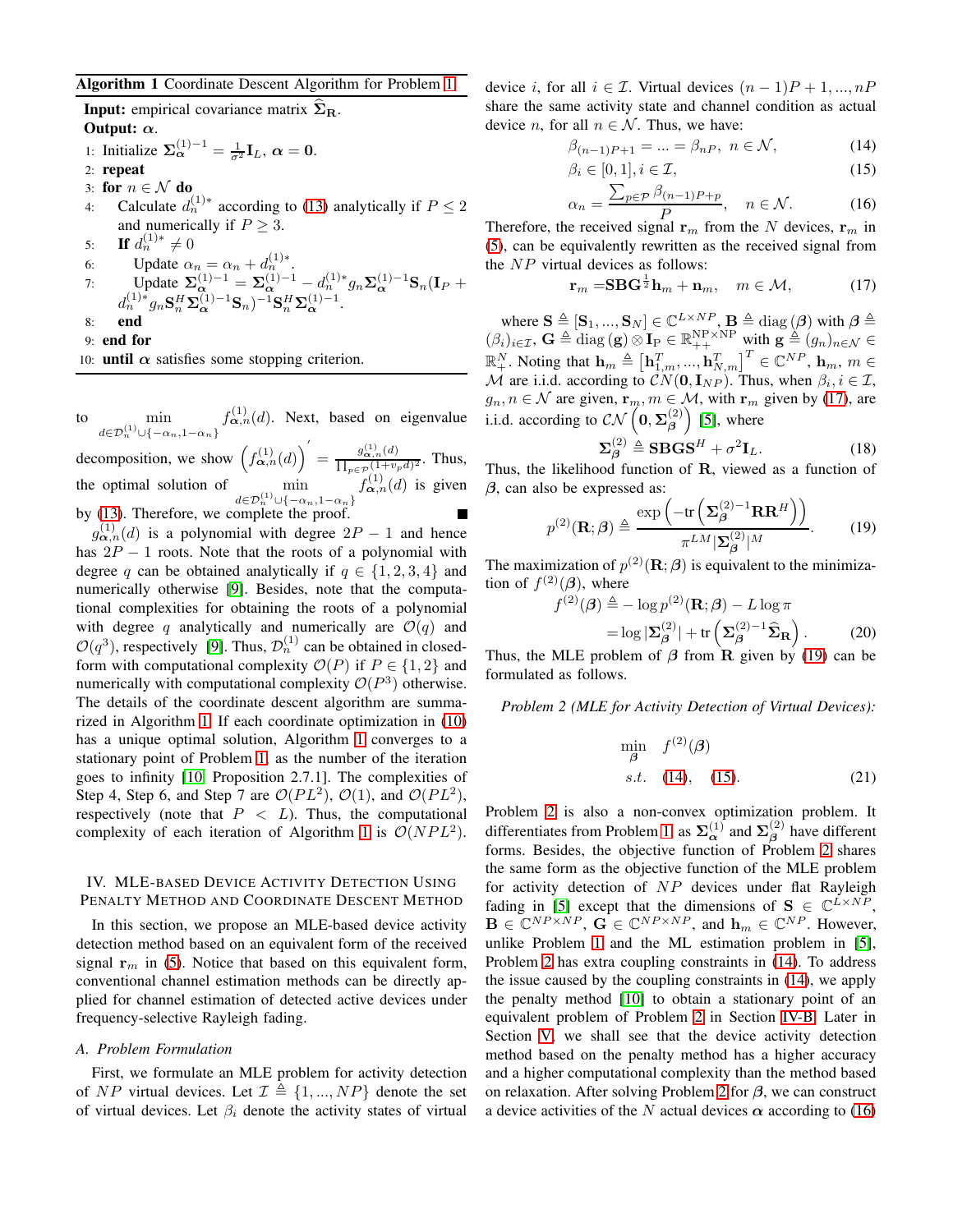$$
f_{\mathbf{b},i}^{(2)}(d) \triangleq \log(1 + dg_{i}\mathbf{S}_{:,i}^{H}\mathbf{\Sigma}_{\mathbf{\beta}}^{-1}\mathbf{S}_{:,i}) - \frac{dg_{i}\mathbf{S}_{:,i}^{H}\mathbf{\Sigma}_{\mathbf{\beta}}^{-1}\mathbf{\hat{\Sigma}}_{\mathbf{R}}\mathbf{\Sigma}_{\mathbf{\beta}}^{-1}\mathbf{S}_{:,i}}{1 + dg_{i}\mathbf{S}_{:,i}^{H}\mathbf{\Sigma}_{\mathbf{\beta}}^{-1}\mathbf{S}_{:,i}} + \frac{\rho d}{P}\left(1 - \frac{d}{P} - \frac{2}{P}\sum_{p=1}^{P}\beta_{(\lceil \frac{i}{P}\rceil-1)P+p}\right)
$$
(23)  

$$
A_{i} \triangleq -\frac{2\rho g_{i}^{2}}{P^{2}}\left(\mathbf{S}_{:,i}^{H}\mathbf{\Sigma}_{\mathbf{\beta}}^{-1}\mathbf{S}_{:,i}\right)^{2}, \quad B_{i} \triangleq \frac{\rho g_{i}^{2}}{P}\left(1 - \frac{2}{P}\sum_{p=1}^{P}\beta_{(\lceil \frac{i}{P}\rceil-1)P+p}\right)\left(\mathbf{S}_{:,i}^{H}\mathbf{\Sigma}_{\mathbf{\beta}}^{-1}\mathbf{S}_{:,i}\right)^{2} - \frac{4\rho g_{i}}{P^{2}}\mathbf{S}_{:,i}^{H}\mathbf{\Sigma}_{\mathbf{\beta}}^{-1}\mathbf{S}_{:,i}
$$
  

$$
C_{i} \triangleq g_{i}^{2}\left(\mathbf{S}_{:,i}^{H}\mathbf{\Sigma}_{\mathbf{\beta}}^{-1}\mathbf{S}_{:,i}\right)^{2} + \frac{2\rho g_{i}}{P}\left(1 - \frac{2}{P}\sum_{p=1}^{P}\beta_{(\lceil \frac{i}{P}\rceil-1)P+p}\right)\mathbf{S}_{:,i}^{H}\mathbf{\Sigma}_{\mathbf{\beta}}^{-1}\mathbf{S}_{:,i} - \frac{2\rho}{P^{2}}
$$
  

$$
D_{i} \triangleq g_{i}\mathbf{S}_{:,i}^{H}\mathbf{\Sigma}_{\mathbf{\beta}}^{-1}\mathbf{S}_{:,i} - g_{i}\mathbf{S}_{:,i}^{H}\mathbf{\Sigma}_{\mathbf{\beta}}^{-1}\mathbf{\hat{\Sigma}}_{\mathbf{R}}\mathbf{\Sigma}_{\mathbf{\beta}}^{-1}\mathbf{S}_{:,i} + \frac{\rho}{P}\left(1 - \
$$

## <span id="page-4-1"></span>*B. Solution*

We disregard the coupling constraints in [\(14\)](#page-3-4) and add to the objective function of Problem [2](#page-3-6) a penalty for violating them. Then, we can convert Problem [2](#page-3-6) to the following problem.

*Problem 3 (Penalty Problem of Problem [2\)](#page-3-6):*

$$
\min_{\mathbf{b}} \quad \tilde{f}^{(2)}(\boldsymbol{\beta}) \triangleq f^{(2)}(\boldsymbol{\beta}) + \rho \eta(\boldsymbol{\beta}),
$$
  
s.t. (15),

where  $\rho > 0$  is the penalty parameter, and

$$
\eta(\boldsymbol{\beta}) \triangleq \sum_{n \in \mathcal{N}} \frac{\sum_{p \in \mathcal{P}} \beta_{(n-1)P+p}}{P} \left(1 - \frac{\sum_{p \in \mathcal{P}} \beta_{(n-1)P+p}}{P}\right) \tag{22}
$$

is the penalty function.

If  $\rho$  is sufficiently large, an optimal solution of Problem [3](#page-4-2) is also optimal for Problem [2](#page-3-6) (as  $f^{(2)}(\beta)$  is bounded from above) [\[10\]](#page-5-9). Now, we adopt the coordinate descent method to obtain a stationary point of Problem [3](#page-4-2) instead of Problem [2.](#page-3-6) Specifically, given  $\beta$  obtained in the previous step, the coordinate descent optimization with respect to  $\beta_i$  is equivalent to the optimization of the increment d in  $\beta_i$ :

$$
\min_{d \in [-\beta_i, 1-\beta_i]} \tilde{f}^{(2)}(\boldsymbol{\beta} + d\mathbf{e}_i). \tag{23}
$$

We shall see that it is more challenging to solve the coordinate optimization in [\(24\)](#page-4-3) than to solve the MLE problem for flat Rayleigh fading in [\[5\]](#page-5-4). Similarly, we define two important functions before solving the problem [\(23\)](#page-4-4), i.e.,  $f_{\beta,i}^{(2)}(d)$  in [\(23\)](#page-4-5), as shown at the top of this page, and

$$
\tilde{g}_{\beta,i}^{(2)}(d) \triangleq A_i d^3 + B_i d^2 + C_i d + D_i,
$$
\n(24)

where  $A_i, B_i, C_i, D_i$  are given at the top of this page. Note that  $\tilde{g}^{(2)}_{\beta,i}(d)$  is the numerator of the derivative of  $\tilde{f}^{(2)}_{\beta,i}(d)$ (which is a fraction). By taking the derivative of  $\tilde{f}_{\beta,i}^{(2)}(d)$ , simplifying it based on activity detection, and setting the simplified derivative of  $\tilde{f}_{\beta,i}^{(2)}(d)$  to zero, we derive the optimal solution of the problem in [\(23\)](#page-4-4), which is expressed in terms of  $\tilde{f}_{\boldsymbol{\beta},i}^{(2)}(d)$  and  $\tilde{g}_{\boldsymbol{\beta},i}^{(2)}(d)$ .

*Theorem 2 (Optimal Solution of Coordinate Descent Optimizations in* [\(23\)](#page-4-4)): Given  $\beta$ , the optimal solution of the problem in [\(23\)](#page-4-4) is given by:

$$
d_i^{(2)*} = \arg\min_{d \in \mathcal{D}_i^{(2)} \cup \{-\beta_i, 1-\beta_i\}} f_{\beta,i}^{(2)}(d),\tag{25}
$$

where  $\mathcal{D}_i^{(2)} \triangleq \{d \in [-\beta_i, 1 - \beta_i] : g_{\boldsymbol{\beta},i}^{(2)}(d) = 0\}.$ 

# <span id="page-4-5"></span>Algorithm 2 Coordinate Descent Algorithm for Problem [3](#page-4-2)

<span id="page-4-2"></span>**Input:** empirical covariance matrix  $\widehat{\Sigma}_{\bf B}$ . Output: β. 1: Initialize  $\Sigma_{\beta}^{-1} = \frac{1}{\sigma^2} I_L$ ,  $\beta = 0$ . 2: repeat 3: for  $i \in \mathcal{I}$  do 4: Calculate  $d_i^{(2)*}$  according to [\(25\)](#page-4-6). 5: **If**  $d_i^{(2)*} \neq 0$ i 6: Update  $\beta_i = \beta_i + d_i^{(2)*}$ . 7: Update  $\Sigma_{\beta}^{-1} = \Sigma_{\beta}^{-1} - \frac{d_i^{(2)*} g_i \Sigma_{\beta}^{-1} S_{:,i} S_{:,i}^H \Sigma_{\beta}^{-1}}{1 + d_i^{(2)*} g_i S_{:,i}^H \Sigma_{\beta}^{-1} S_{:,i}}$ 8: end 9: end for 10: **until**  $\beta$  satisfies some stopping criterion.

<span id="page-4-7"></span>

<span id="page-4-4"></span>*Proof (Sketch)*: By [\(18\)](#page-3-8), [\(20\)](#page-3-9), and  $(\Sigma_{\beta} + dg_i \mathbf{S}_{:,i} \mathbf{S}_{i,:}^H)^{-1} =$  $\boldsymbol{\Sigma}_{\boldsymbol{\beta}}^{-1}$  –  $\frac{dg_i\mathbf{\Sigma}_{\beta}^{-1}\mathbf{S}_{:,i}\mathbf{S}_{i,:}^H\mathbf{\Sigma}_{\beta}^{-1}}{1+dg_i\mathbf{S}_{i,:}^H\mathbf{\Sigma}_{\beta}^{-1}\mathbf{S}_{:,i}}$  [\[5\]](#page-5-4), we show  $\tilde{f}^{(2)}(\boldsymbol{\beta}+de_i)$  =  $\tilde{f}^{(2)}(\beta) + f^{(2)}_{\beta,i}(d)$ . Thus, the problem in [\(23\)](#page-4-4) is equivalent to min  $d \in \mathcal{D}_i^{(2)} \cup \{-\beta_i, 1-\beta_i\}$  $f_{\beta,i}^{(2)}(d)$ . Next, following the derivation of (22) in [\[5\]](#page-5-4), we show  $\left( f_{\beta,i}^{(2)}(d) \right)$  $\bigg( \int \limits_{0}^{t} = \frac{g_{\beta,i}(d)}{(1+d_{\beta} \mathbf{S}^H \mathbf{S}^{-1})}$  $\frac{g_{\boldsymbol{\beta},i}(a)}{(1+dg_i\mathbf{S}_{i,:}^H\boldsymbol{\Sigma}_{\boldsymbol{\beta}}^{-1}\mathbf{S}_{:,i})^2}$ . Thus, the optimal solution of  $\qquad$  min  $d \in \mathcal{D}_i^{(2)} \cup \{-\beta_i, 1-\beta_i\}$  $f_{\boldsymbol{\beta},i}^{(2)}(d)$  is given by [\(25\)](#page-4-6). Therefore, we complete the proof.

<span id="page-4-3"></span>As  $g_{\beta,i}^{(2)}(d)$  is a polynomial with degree 3,  $\mathcal{D}_i^{(2)}$  can be obtained in closed-form with computational complexity  $O(P)$ .

The details of the coordinate descent algorithm are summarized in Algorithm [2.](#page-4-7) If each coordinate optimization in [\(23\)](#page-4-4) has a unique optimal solution, Algorithm [2](#page-4-7) converges to a stationary point of Problem [3](#page-4-2) as the number of iteration goes to infinity [\[10,](#page-5-9) Proposition 2.7.1]. The computational complexities of Step 4, Step 6, and Step 7 are  $\mathcal{O}(L^2)$ ,  $\mathcal{O}(1)$ , and  $\mathcal{O}(L^2)$ , respectively. Thus, the computational complexity of each iteration of Algorithm [2](#page-4-7) is  $\mathcal{O}(NPL^2)$ .

#### V. NUMERICAL RESULTS

<span id="page-4-6"></span><span id="page-4-0"></span>In this section, we evaluate the performance of the proposed MLE-based device activity detection methods given by Algorithm [1](#page-3-1) and Algorithm [2,](#page-4-7) referred to as *Prop.-MLE-Alg. 1* and